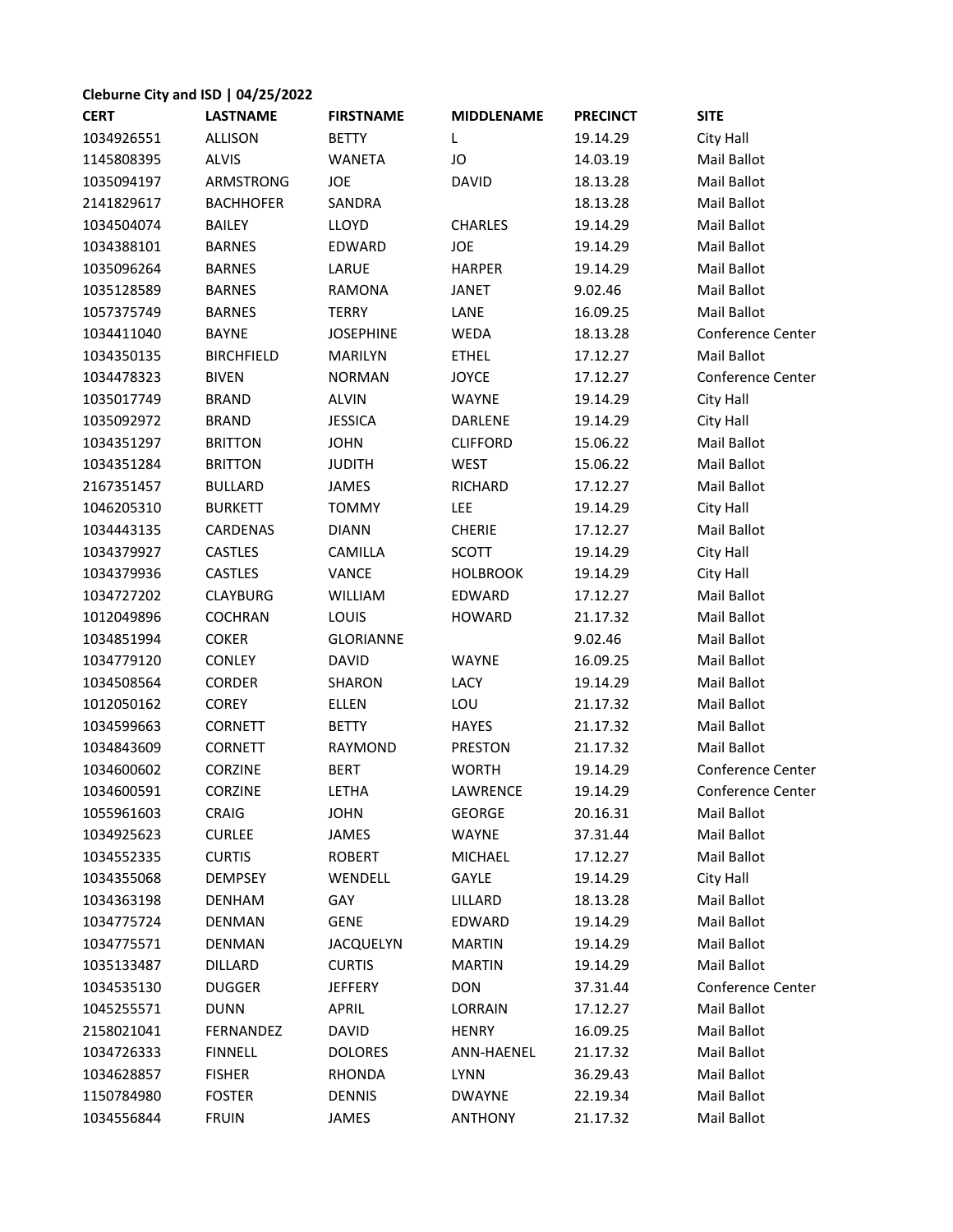| 1034842383 | GAARZ            | <b>ERIC</b>     | <b>DALE</b>       | 37.31.44 | <b>Mail Ballot</b> |
|------------|------------------|-----------------|-------------------|----------|--------------------|
| 1162993949 | <b>GALBAN</b>    | RACHEL          | MENDOZA           | 18.13.28 | Conference Center  |
| 1034357464 | <b>GARCIA</b>    | <b>BETTY</b>    | <b>HART</b>       | 22.19.34 | Mail Ballot        |
| 1034340369 | <b>GEORGE</b>    | <b>BEVERLY</b>  | JEAN              | 19.14.29 | Mail Ballot        |
| 1034530537 | <b>GEORGE</b>    | <b>HOLLY</b>    | <b>LYNN</b>       | 6.01.45  | Conference Center  |
| 1034496787 | <b>GEORGE</b>    | <b>KENNETH</b>  | DEREK             | 6.01.45  | Conference Center  |
| 1124437317 | <b>GIBSON</b>    | <b>JERRY</b>    | ALBERT            | 17.12.27 | Mail Ballot        |
| 1034391769 | <b>GILLIAM</b>   | <b>BARBARA</b>  | <b>VIDLER</b>     | 19.14.29 | Mail Ballot        |
| 1034404194 | GRAY             | SHERYL          | DENISE            | 17.12.27 | Conference Center  |
| 1034598013 | <b>GREEN</b>     | <b>HAROLD</b>   | <b>FOSTER</b>     | 21.17.32 | Mail Ballot        |
| 1187749184 | GREENWAY         | <b>PATSY</b>    | <b>TAYLOR</b>     | 18.13.28 | Mail Ballot        |
| 1034524460 | <b>GREER</b>     | DEE             | <b>DONNA</b>      | 22.19.34 | Mail Ballot        |
| 1035144318 | <b>GRIGSBY</b>   | LARRY           | <b>DON</b>        | 18.13.28 | Mail Ballot        |
| 1145843628 | <b>GUSTAFSON</b> | <b>PATSY</b>    | <b>GRIFFIN</b>    | 18.13.28 | Mail Ballot        |
| 1034419814 | <b>HALL</b>      | LARRY           | <b>DEWAIN</b>     | 9.02.46  | Mail Ballot        |
| 1035095105 | <b>HALL</b>      | <b>MARY</b>     | HELEN             | 9.02.46  | Mail Ballot        |
| 1034601769 | <b>HAMILTON</b>  | <b>HUGH</b>     | <b>TRAVIS</b>     | 9.02.46  | Mail Ballot        |
| 1034603525 | <b>HAMPTON</b>   | GAYE            | CAIN              | 19.14.29 | Mail Ballot        |
| 1149024228 | <b>HAMPTON</b>   | <b>HAROLD</b>   | LEON              | 19.14.29 | Mail Ballot        |
| 1035094956 | <b>HANEY</b>     | <b>MAXINE</b>   | С                 | 22.19.34 | Mail Ballot        |
| 1151059540 | <b>HARRIS</b>    | <b>ALICE</b>    | <b>ELAINE</b>     | 19.14.29 | Mail Ballot        |
| 1036925548 | <b>HAUK</b>      | <b>WANDA</b>    | CAROL             | 18.13.28 | Mail Ballot        |
| 1168336182 | <b>HEATH</b>     | <b>KYLE</b>     | G                 | 19.14.29 | Conference Center  |
| 1034555675 | <b>HECKLER</b>   | <b>MARGARET</b> |                   | 18.13.28 | Mail Ballot        |
| 1034477338 | <b>HENSLEE</b>   | <b>MARIE</b>    | DANIELL           | 17.12.27 | Conference Center  |
| 1031211686 | <b>HEREFORD</b>  | <b>JOHN</b>     | W                 | 19.14.29 | Mail Ballot        |
| 1031211693 | <b>HEREFORD</b>  | <b>RITA</b>     | KAY               | 19.14.29 | Mail Ballot        |
| 1047007904 | <b>HEUZE</b>     | DANIEL          | JEAN-YVES         | 6.01.45  | Mail Ballot        |
| 1047007915 | <b>HEUZE</b>     | <b>JUDITH</b>   |                   | 6.01.45  | Mail Ballot        |
| 1034403372 | <b>HINDASH</b>   | SUSAN           | LAWSON            | 37.31.44 | Mail Ballot        |
| 1148335472 | <b>HOPKINS</b>   | <b>DELORES</b>  | Α                 | 18.13.28 | Mail Ballot        |
| 1148335493 | <b>HOPKINS</b>   | <b>KENNETH</b>  | Е                 | 18.13.28 | Mail Ballot        |
| 1205942272 | <b>HUGHES</b>    | <b>GAVIN</b>    | WAYNE             | 19.14.29 | Conference Center  |
| 1003091062 | <b>HUNT</b>      | <b>NORRELL</b>  | GRANT             | 37.31.44 | Mail Ballot        |
| 1036784018 | <b>INMAN</b>     | <b>DONALD</b>   | DAVID             | 37.31.44 | Mail Ballot        |
| 1220483964 | <b>JARMON</b>    | <b>ARTHUR</b>   | LEE               | 36.29.43 | Mail Ballot        |
| 1008479754 | JENSEN           | <b>ALICE</b>    | JENSEN            | 19.14.29 | Mail Ballot        |
| 1141513723 | JOE              | SPARROW         |                   | 21.17.32 | Mail Ballot        |
| 1034379361 | <b>JOHNSON</b>   | <b>DENNIS</b>   | <b>LEE</b>        | 14.03.19 | Mail Ballot        |
| 1034379388 | <b>JOHNSON</b>   | <b>RUBY</b>     | <b>TIDWELL</b>    | 14.03.19 | Mail Ballot        |
| 1034964936 | <b>JONES</b>     | ANNELLE         | <b>WHITEHOUSE</b> | 18.13.28 | Mail Ballot        |
| 1156377625 | <b>JONES</b>     | <b>BETTY</b>    | J                 | 17.12.27 | Mail Ballot        |
| 1052482482 | <b>JONES</b>     | <b>KENNETH</b>  | <b>LEE</b>        | 17.12.27 | Mail Ballot        |
| 1192666450 | <b>JONES</b>     | LAURA           | <b>HINDS</b>      | 19.14.29 | Conference Center  |
| 2180313150 | KAIYALA          | <b>DONA</b>     | KIM               | 37.31.44 | Mail Ballot        |
| 1034577358 | KANE             | LAURA           | <b>JOHANNA</b>    | 17.12.27 | Mail Ballot        |
| 1034695349 | KEY              | <b>BILLIE</b>   | POWELL            | 18.13.28 | Mail Ballot        |
| 1034732739 | <b>KING</b>      | DEANNA          | RACHELLE          | 15.06.22 | Conference Center  |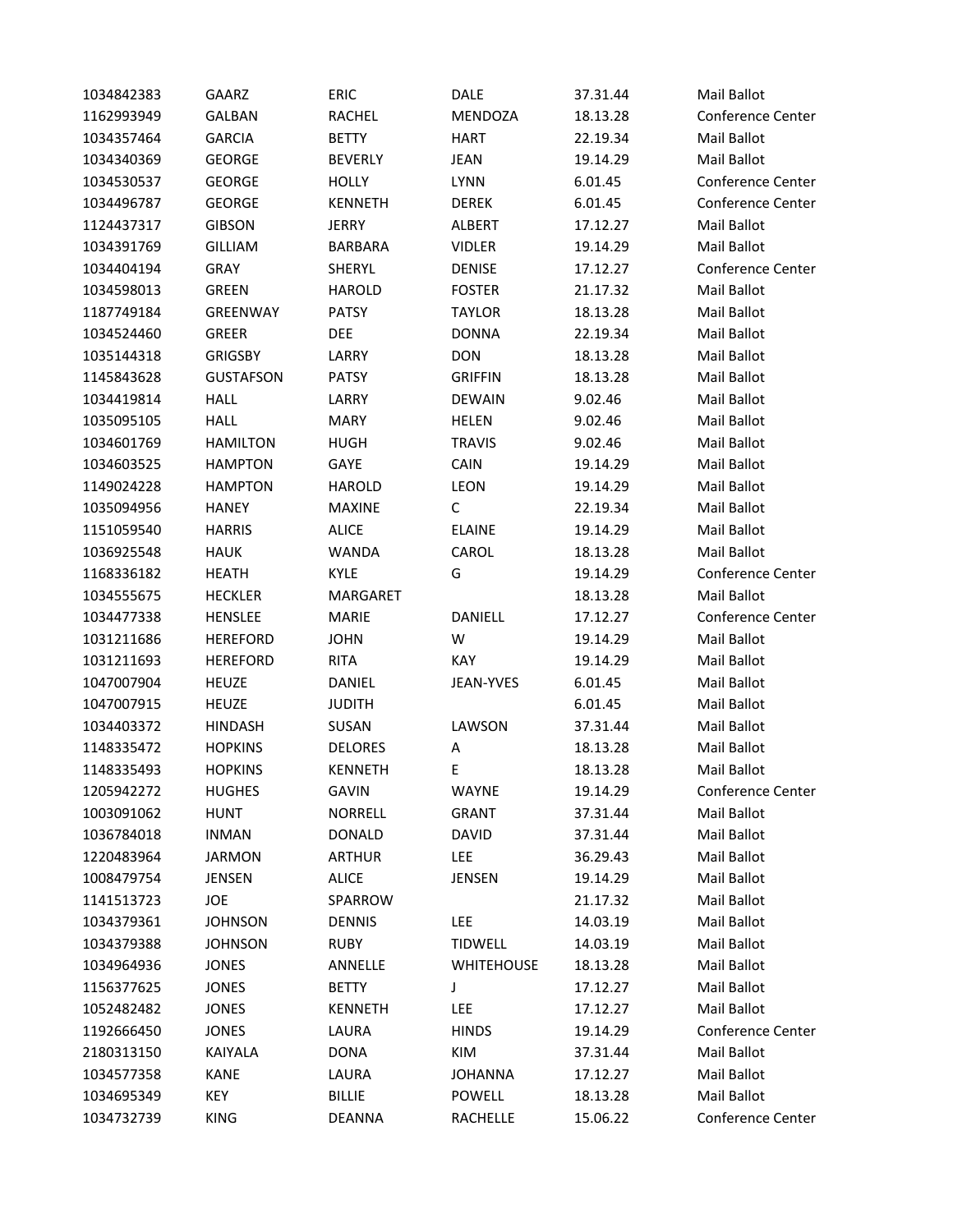| 1034521095 | <b>KING</b>       | <b>JOHN</b>      | <b>BRYAN</b>    | 15.06.22 | Conference Center  |
|------------|-------------------|------------------|-----------------|----------|--------------------|
| 1034848164 | <b>KING</b>       | <b>MARY</b>      | <b>CORZINE</b>  | 19.14.29 | Conference Center  |
| 2140558056 | <b>KING</b>       | <b>MICHAEL</b>   | <b>VINCENT</b>  | 19.14.29 | Mail Ballot        |
| 1034526722 | <b>KINMAN</b>     | LINDA            | LEE             | 18.13.28 | Mail Ballot        |
| 1034391537 | <b>KNAPP</b>      | <b>MARY</b>      | <b>KATHLEEN</b> | 20.16.31 | Mail Ballot        |
| 1035132013 | <b>KNAPP</b>      | RICHARD          | <b>BROOKS</b>   | 20.16.31 | Mail Ballot        |
| 1143175429 | KOZAK-HUNT        | <b>MARY</b>      | C               | 37.31.44 | Mail Ballot        |
| 1034791573 | LANGSTON          | <b>BETTY</b>     | <b>VANKIRK</b>  | 9.02.46  | Mail Ballot        |
| 1034362629 | LANMAN            | <b>NEAL</b>      | <b>OLIVER</b>   | 19.14.29 | <b>Mail Ballot</b> |
| 1034363216 | LILLARD           | <b>LOUISE</b>    |                 | 18.13.28 | Mail Ballot        |
| 1034386712 | LONGORIA          | <b>BELIA</b>     | <b>REYNA</b>    | 17.12.27 | <b>Mail Ballot</b> |
| 1102261894 | LOTT              | <b>PATRICIA</b>  | <b>WALTON</b>   | 20.16.31 | Mail Ballot        |
| 2164072693 | LYBBERT           | JEAN             | M               | 18.13.28 | Mail Ballot        |
| 1034607207 | MACCRINDLE        | <b>FAITH</b>     | O               | 15.06.22 | Mail Ballot        |
| 1034607194 | MACCRINDLE        | <b>ROBERT</b>    | GEORGE          | 15.06.22 | <b>Mail Ballot</b> |
| 2138767438 | MACNEILL          | <b>KATHRYN</b>   | LOUISE          | 18.13.28 | Mail Ballot        |
| 1034363974 | <b>MANN</b>       | <b>MICHAEL</b>   | <b>BLIX</b>     | 17.12.27 | Conference Center  |
| 1034708884 | <b>MARLIN</b>     | <b>LINDA</b>     | <b>WOODRUFF</b> | 6.01.45  | Mail Ballot        |
| 1034772415 | <b>MARSH</b>      | MARGARET         | WEBSTER         | 17.12.27 | Mail Ballot        |
| 1034432803 | <b>MATTIX</b>     | CLEVELAND        |                 | 19.14.29 | Mail Ballot        |
| 1034416420 | <b>MATTIX</b>     | SHAUN            | <b>ADKINS</b>   | 19.14.29 | <b>Mail Ballot</b> |
| 1207272047 | <b>MCCRACKEN</b>  | <b>ELIZABETH</b> | JANE            | 18.13.28 | Mail Ballot        |
| 1207272052 | <b>MCCRACKEN</b>  | WILLIAM          | JEAN            | 18.13.28 | Mail Ballot        |
| 1055792478 | MILLET            | <b>JOHN</b>      | <b>WALTER</b>   | 37.31.44 | Mail Ballot        |
| 1034622843 | MIRACLE           | <b>JERENE</b>    |                 | 16.09.25 | Mail Ballot        |
| 1035049253 | <b>MITCHELL</b>   | <b>BURAL</b>     | <b>FRANK</b>    | 18.13.28 | Mail Ballot        |
| 1035049230 | <b>MITCHELL</b>   | <b>NETTIE</b>    | <b>JENKINS</b>  | 18.13.28 | Mail Ballot        |
| 1046680754 | <b>MONOPLE</b>    | LOUIS            | <b>STEPHEN</b>  | 15.06.22 | Mail Ballot        |
| 1047058699 | <b>MONOPLE</b>    | <b>PATRICIA</b>  | <b>POCOCK</b>   | 15.06.22 | Mail Ballot        |
| 1034365875 | <b>MONTGOMERY</b> | REBECCA          | <b>CRANE</b>    | 19.14.29 | Mail Ballot        |
| 1034778041 | <b>MORGAN</b>     | GAYNELLE         | <b>GUNN</b>     | 17.12.27 | Mail Ballot        |
| 1034378282 | <b>MORLEY</b>     | <b>MARY</b>      | <b>MARTIN</b>   | 20.16.31 | <b>Mail Ballot</b> |
| 2166260814 | <b>MORRIS</b>     | <b>PENELOPE</b>  | LYN             | 17.12.27 | <b>Mail Ballot</b> |
| 1034528824 | MULLEN            | RENATE           | CHARLOTTE       | 9.02.46  | Mail Ballot        |
| 1034441027 | NELSON            | <b>SUE</b>       | <b>LYNN</b>     | 18.13.28 | Mail Ballot        |
| 1035092316 | <b>NICHOLS</b>    | CHARLENE         | <b>CURTIS</b>   | 15.06.22 | Mail Ballot        |
| 2149146402 | <b>NICHOLS</b>    | <b>JIMMY</b>     | DALE            | 19.14.29 | Mail Ballot        |
| 1035013518 | ODELL             | <b>RITA</b>      | <b>SUE</b>      | 17.12.27 | Mail Ballot        |
| 1034366805 | <b>OEFINGER</b>   | <b>BEN</b>       | MICHAEL         | 19.14.29 | Conference Center  |
| 1034366814 | <b>OEFINGER</b>   | CARLA            | <b>COLLINS</b>  | 19.14.29 | Conference Center  |
| 1034469988 | <b>OSBOURN</b>    | DELANA           | <b>PERKINS</b>  | 18.13.28 | Mail Ballot        |
| 1034469974 | <b>OSBOURN</b>    | <b>RUSSELL</b>   | TERRY           | 18.13.28 | Mail Ballot        |
| 1035128144 | <b>OWENS</b>      | <b>DORIS</b>     | COLEMAN         | 17.12.27 | Mail Ballot        |
| 1034959391 | <b>OWENS</b>      | <b>FINIS</b>     | <b>HARRIS</b>   | 17.12.27 | Mail Ballot        |
| 1034507889 | <b>PAYNE</b>      | KAREN            | <b>BRASHEAR</b> | 19.14.29 | Mail Ballot        |
| 1034480105 | <b>PEACOCK</b>    | <b>KONNIE</b>    | ELDER           | 19.14.29 | Mail Ballot        |
| 1034378834 | PEDEN             | WILMA            | JEAN            | 17.12.27 | Mail Ballot        |
| 2153734669 | PERNELL           | <b>THOMAS</b>    | MARSHALL        | 19.14.29 | Conference Center  |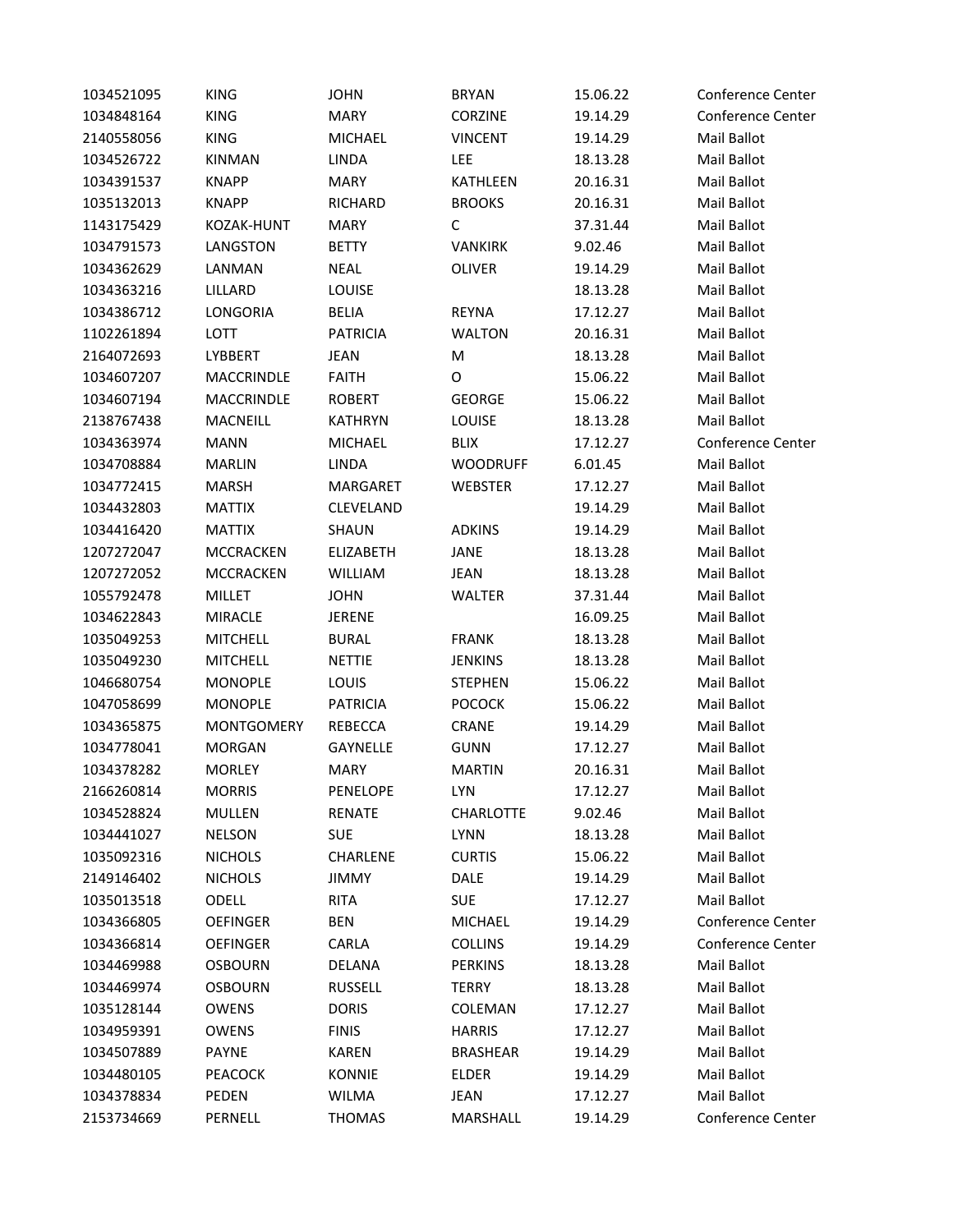| 1034697034 | PETERSON         | <b>IVY</b>      | JADE            | 15.06.22 | City Hall          |
|------------|------------------|-----------------|-----------------|----------|--------------------|
| 1034405563 | <b>PETTY</b>     | <b>MINNEA</b>   | <b>JOYCE</b>    | 18.13.28 | Mail Ballot        |
| 1035008269 | <b>PRICE</b>     | RACHEL          | <b>MARTIN</b>   | 37.31.44 | Conference Center  |
| 1034346240 | <b>PRINE</b>     | <b>VIRGINIA</b> | REED            | 19.14.29 | Mail Ballot        |
| 1034856093 | <b>PRUISNER</b>  | KATHERINE       | <b>ANN</b>      | 17.12.27 | Mail Ballot        |
| 1034920351 | <b>REEVES</b>    | <b>FREDDIE</b>  | <b>MACK</b>     | 19.14.29 | Mail Ballot        |
| 1034924182 | <b>REEVES</b>    | <b>ORA</b>      | JEAN            | 19.14.29 | Mail Ballot        |
| 1035022852 | REINHARTSEN      | GAIL            | В               | 37.31.44 | Mail Ballot        |
| 1034873345 | <b>RICH</b>      | <b>GLENNA</b>   | <b>JOHNSON</b>  | 18.13.28 | Mail Ballot        |
| 1034873350 | <b>RICH</b>      | <b>MICHAEL</b>  | <b>BYNUM</b>    | 18.13.28 | Mail Ballot        |
| 1035130306 | <b>RICHESON</b>  | <b>JIMMY</b>    | <b>DON</b>      | 19.14.29 | Mail Ballot        |
| 1034369081 | <b>RICHESON</b>  | LANA            | CARROLL         | 19.14.29 | Mail Ballot        |
| 1034653903 | <b>RIDDLES</b>   | <b>DORMAN</b>   | W               | 14.03.19 | Mail Ballot        |
| 1034653893 | <b>RIDDLES</b>   | <b>VERNA</b>    | L               | 14.03.19 | Mail Ballot        |
| 1034905607 | <b>RIZO</b>      | <b>SERGIO</b>   |                 | 36.29.43 | Mail Ballot        |
| 1034890794 | <b>RUSSELL</b>   | SANDRA          | LUE             | 18.13.28 | Mail Ballot        |
| 1034622668 | <b>RUSSELL</b>   | <b>VALTER</b>   | <b>GARVIN</b>   | 18.13.28 | Mail Ballot        |
| 1152494820 | SALAZAR          | <b>JOSHUA</b>   | <b>HOUSTON</b>  | 37.31.44 | Conference Center  |
| 1126832236 | SALAZAR          | <b>TAYLOR</b>   | <b>RENE</b>     | 37.31.44 | Conference Center  |
| 1034693022 | SANDERS          | ALEXAS          | DALE            | 19.14.29 | Mail Ballot        |
| 1034693033 | SANDERS          | <b>DOUGLAS</b>  | <b>LYNN</b>     | 19.14.29 | Mail Ballot        |
| 1169736280 | SHULTZ           | <b>RONALD</b>   | <b>EUGENE</b>   | 18.13.28 | Conference Center  |
| 1143520694 | <b>SKINNER</b>   | SYLVIA          | SULLIVAN        | 17.12.27 | <b>Mail Ballot</b> |
| 1034423076 | <b>SMITH</b>     | GUY             |                 |          |                    |
|            |                  |                 | <b>MILTON</b>   | 19.14.29 | Conference Center  |
|            |                  |                 |                 |          |                    |
| 1171354222 | <b>SMITH</b>     | JILL            | <b>ANNE</b>     | 36.29.43 | <b>Mail Ballot</b> |
| 1035131629 | <b>SMITH</b>     | SUELLEN         | <b>PREUSS</b>   | 19.14.29 | Conference Center  |
| 2143976720 | SOLLENBERGER     | WILLIAM         | <b>GEOFFREY</b> | 17.12.27 | Mail Ballot        |
| 1034497119 | SPALDING         | KIMBERLY        | <b>JOYCE</b>    | 37.31.44 | Conference Center  |
| 1034707650 | SPENCE           | <b>CECELIA</b>  | DELAYNE         | 19.14.29 | Mail Ballot        |
| 1166607337 | <b>SPENCE</b>    | <b>STEPHEN</b>  | <b>MICHAEL</b>  | 19.14.29 | Mail Ballot        |
| 1068132833 | SPHARLER         | <b>MARTINE</b>  | S               | 17.12.27 | <b>Mail Ballot</b> |
| 1034956780 | <b>STONE</b>     | JANIE           | LOU             | 37.31.44 | Conference Center  |
| 1003167870 | STONE            | RANDELL         | LEE             | 37.31.44 | Conference Center  |
| 1034714545 | SYLVESTER        | <b>ESTHER</b>   | LOUISE          | 9.02.46  | Mail Ballot        |
| 1034712565 | <b>SYLVESTER</b> | <b>FRED</b>     | <b>EUGENE</b>   | 9.02.46  | Mail Ballot        |
| 1034644085 | <b>TAFF</b>      | <b>BOBBY</b>    | <b>JOYCE</b>    | 22.19.34 | Mail Ballot        |
| 1034372954 | <b>TAYLOR</b>    | <b>DAN</b>      | <b>WILLIAM</b>  | 19.14.29 | Conference Center  |
| 1034468776 | <b>TAYLOR</b>    | DARRYLE         | <b>WAYNE</b>    | 16.09.25 | Conference Center  |
| 1034938733 | <b>TAYLOR</b>    | <b>JENNIFER</b> | DENISE          | 16.09.25 | Conference Center  |
| 1034738423 | <b>TAYLOR</b>    | <b>MARY</b>     | <b>VICARS</b>   | 18.13.28 | <b>Mail Ballot</b> |
| 1034353439 | <b>THACKER</b>   | <b>GLENDA</b>   | COBB            | 21.17.32 | Mail Ballot        |
| 1034446764 | THACKER          | <b>JOEL</b>     | ANDREW          | 21.17.32 | Mail Ballot        |
| 1046817180 | <b>THOMAS</b>    | AMY             | <b>BARRETT</b>  | 19.14.29 | Conference Center  |
| 1177578091 | <b>THOMAS</b>    | <b>KEVIN</b>    | LEE             | 19.14.29 | Conference Center  |
| 1034373241 | <b>TIDWELL</b>   | GARY            | <b>DON</b>      | 37.31.44 | City Hall          |
| 1034457439 | <b>TIDWELL</b>   | <b>LINDA</b>    | QUINN           | 37.31.44 | City Hall          |
| 1034392262 | TRAMMELL         | JERRY           | WAYNE           | 19.14.29 | Mail Ballot        |